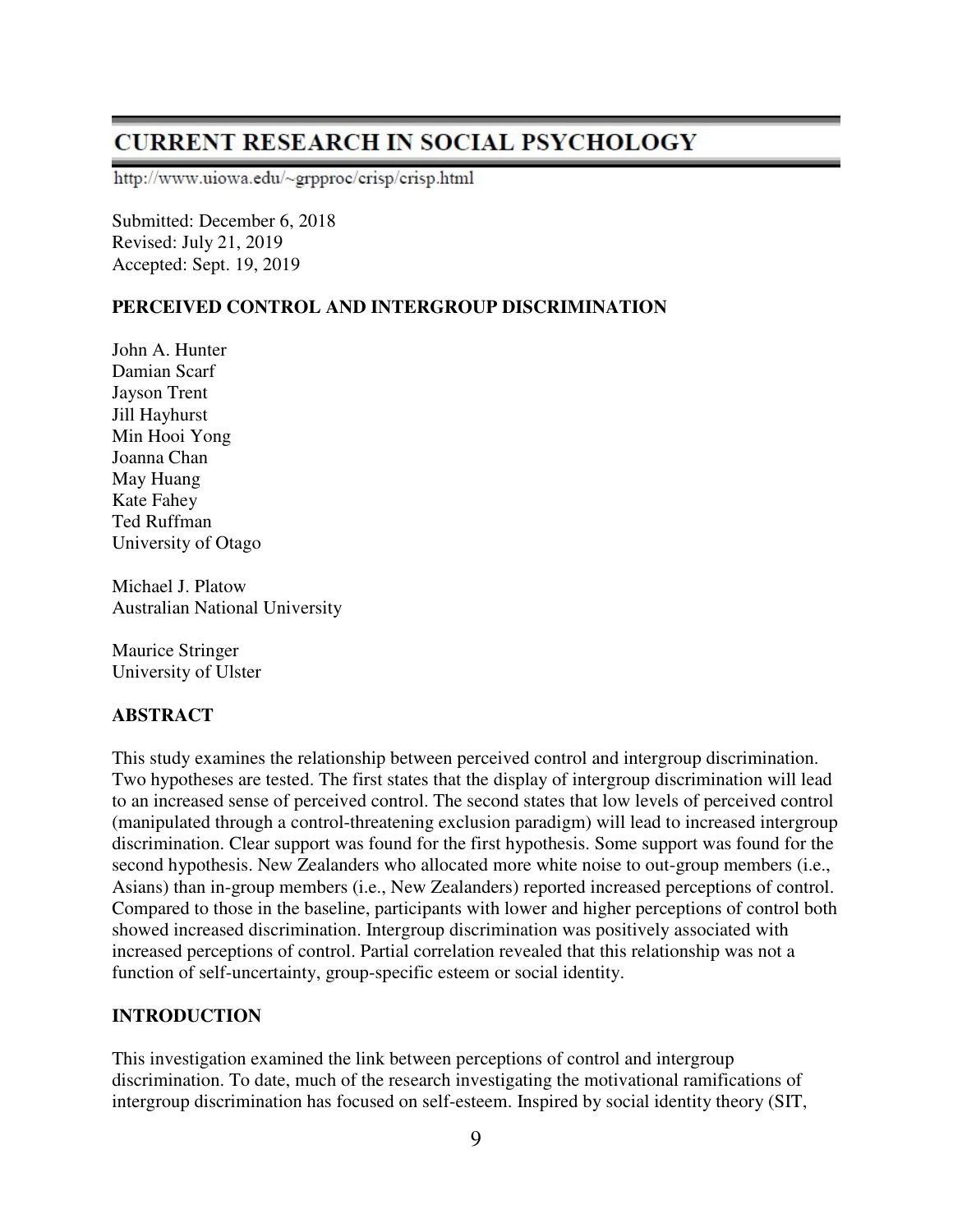Tajfel and Turner 1979), the work in this area has produced an avalanche of empirical findings (Aberson, Healey, and Romero 2000; Hunter et al. 2011; Hunter, Reid, Stokell and Platow 2000; Rubin and Hewstone 1998) and stimulated a great deal of theoretical debate (Hogg and Abrams 1990; Turner, 1999). Whatever the eventual outcome of such debates (Hunter et al. 2005; Platow, Hunter, Haslam and Reicher 2015), one thing is clear: The preoccupation with the role of self-esteem in intergroup discrimination has led to the neglect of the potential contribution of other motives (Hunter et al. 2017).

One motive ignored in this regard relates to subjective control, a person's "perceived ability to alter events and achieve desired outcomes" (Greenaway et al. 2015, p. 53). The relative neglect of perceived control as a motive for intergroup discrimination is perplexing. The desire to feel that one is in control (as opposed to actually being in control) is a core human motive (Fiske 2010; Williams, 2009). The feeling that one is in control provides a range of psychological benefits, and when compromised results in series of negative outcomes (Fiske 2010; Wu and Yao, 2007). Evidence for this premise has been demonstrated in a number of experiments (Baumeister and DeWall 2005; Twenge, Baumeister, Dewall, Ciarocco and Bartels 2007; Warburton, Williams and Cairns 2006). This research which uses powerful 'controlthreatening exclusion paradigms' (Williams 2009) shows that when the perception of control is threatened this fosters (a) reductions in self-restraint, executive function, cognitive effort, empathy, and (b) increased aggression.

In comparison to the research on self-esteem, few studies have assessed the link between perceptions of control and intergroup discrimination. What research there is generally points to the same broad conclusion. Low levels of subjective control and threats to one's perceptions of control lead to increased patterns of in-group favouritism, ethnocentrism, prejudice and outgroup derogation (Agroskin and Jonas 2013, Fritsche et al. 2013; Greenaway, Louis, Hornsey and Jones 2014; Rankin and Hunter 2017). Such findings are consistent with the idea that a perceived loss of control motivates intergroup discrimination. The major underlying (and so far, untested) assumption of this work is that, discrimination functions to re-establish perceptions of control.

Whilst it is possible that perceptions of control maybe especially salient amongst those whose sense of control has recently been undermined, we argue that intergroup discrimination may additionally function (via the demonstration of in-group superiority) to enhance one's sense of perceived control. As such, perceptions of control may function as both a cause and an effect in relation to intergroup discrimination. The current study sought to address this possibility. Two hypotheses were subsequently tested. The first was that intergroup discrimination would lead to an increased perception of control. The second was that low levels of perceived control would lead to increased intergroup discrimination.

### **Method**

### *Participants and design*

One-hundred and eighty undergraduates (52 men and 128 women) attending the University of Otago took part in this study. Using a control-threatening exclusion paradigm to manipulate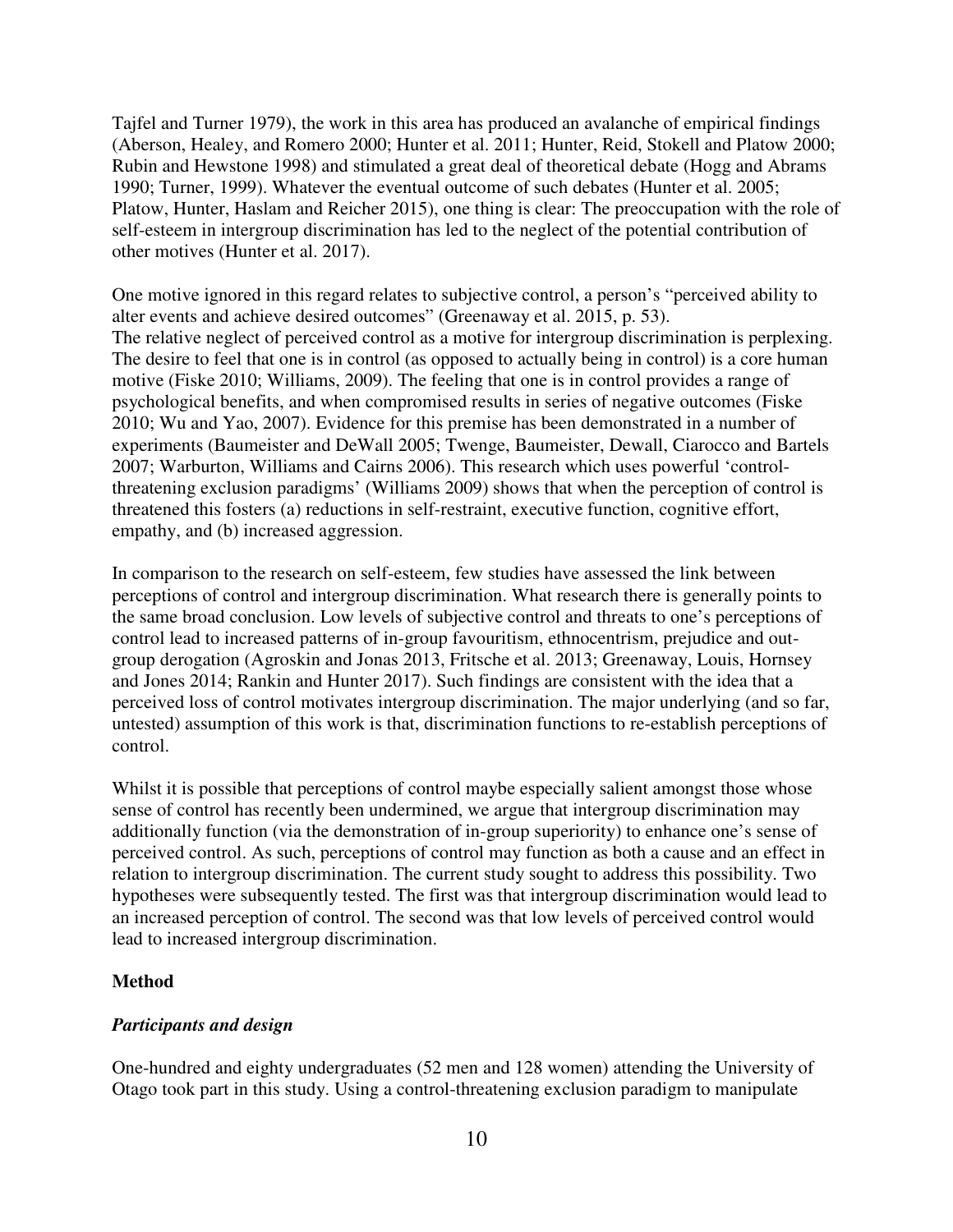perceived levels of control, participants were randomly presented with inclusion, exclusion or no feedback. Participants were assigned to a discrimination (i.e., given the opportunity to show intergroup discrimination) or non-discrimination (i.e., precluded from showing intergroup discrimination) condition. Those in the discrimination condition  $(n = 90)$  were given the opportunity allocate different amounts of white noise to in-group (New Zealanders) members and (Asians) out-group members. Those in the non-discrimination condition  $(n = 90)$  were given the opportunity to either allocate equal amounts of white noise to in-group and out-group members ( $n = 18$ ), to in-group members only ( $n = 18$ ), out-group members only ( $n = 18$ ), individuals not identified as group members ( $n = 18$ ) and two competing out-groups ( $n = 18$ ). Perceptions of control were assessed prior to and following the allocation tasks.

### *Materials and procedure*

To manipulate control, we used a 'control-threatening exclusion paradigm' (Williams 2009, p. 301). Unlike other methods of exclusion this kind of technique provides 'a substantial threat to control beyond simple exclusion' (Warburton et al 2006, p. 2.15) and appears to have less impact on other motives like belonging, self-esteem and meaning (Bernstein and Claypool 2012). Warburton and colleagues outline three main reasons for this. First, because the exclusion is based on the choices of others, the participant's control is effectively removed. Second, in so far as participants' perceptions of their interactive experiences during the group discussion are unrelated to their eventual feedback their sense of being able to predict the actions of others is undermined. Third, when exclusion comes from the members of a group threats to control are magnified (Warburton et al. 2006; Williams 2009).

Participants were tested in groups of 6 - 10. On arrival, participants were seated around a large table. The study was introduced as being concerned with the self-perceptions, social judgments and decisions of people from different national groups. Participants were informed that they would take part in a group discussion and then complete a short series of questionnaire tasks that would be followed by a 10-minute intergroup interaction exercise. This (bogus) exercise was described as one in as which there would be a 5-minute interaction period spent with New Zealanders (i.e., in-group members) and a 5-minute interaction spent with Asians (out-group members). Asians were said to be involved in an identical experiment being carried out concurrently in an adjacent laboratory.

Following Leary, Tambor, Terdal, and Downs (1995), all participants were given name tags on which they wrote their first name. After this, they were then instructed to learn each other's names and then engage in a group discussion. This was facilitated by having each participant publicly outline 'three things' that New Zealanders 'do often, do well and don't do well' (Haslam 2004). Participants were then asked to write down the names of two people from the group that they would like to work with. The experimenter collected and ostensibly marked the responses. Those in the exclusion condition were taken outside and informed that no-one wanted to work with them (i.e., "I'm sorry to tell you this, but no-one choose to work with you"). Those in the inclusion condition were taken outside and informed that everyone wanted to work with them (i.e., "I have good news for you, everyone chose to work with you"). Participants in the no feedback (baseline) condition followed the same procedure as those in the preceding conditions excepting that they were not given feedback.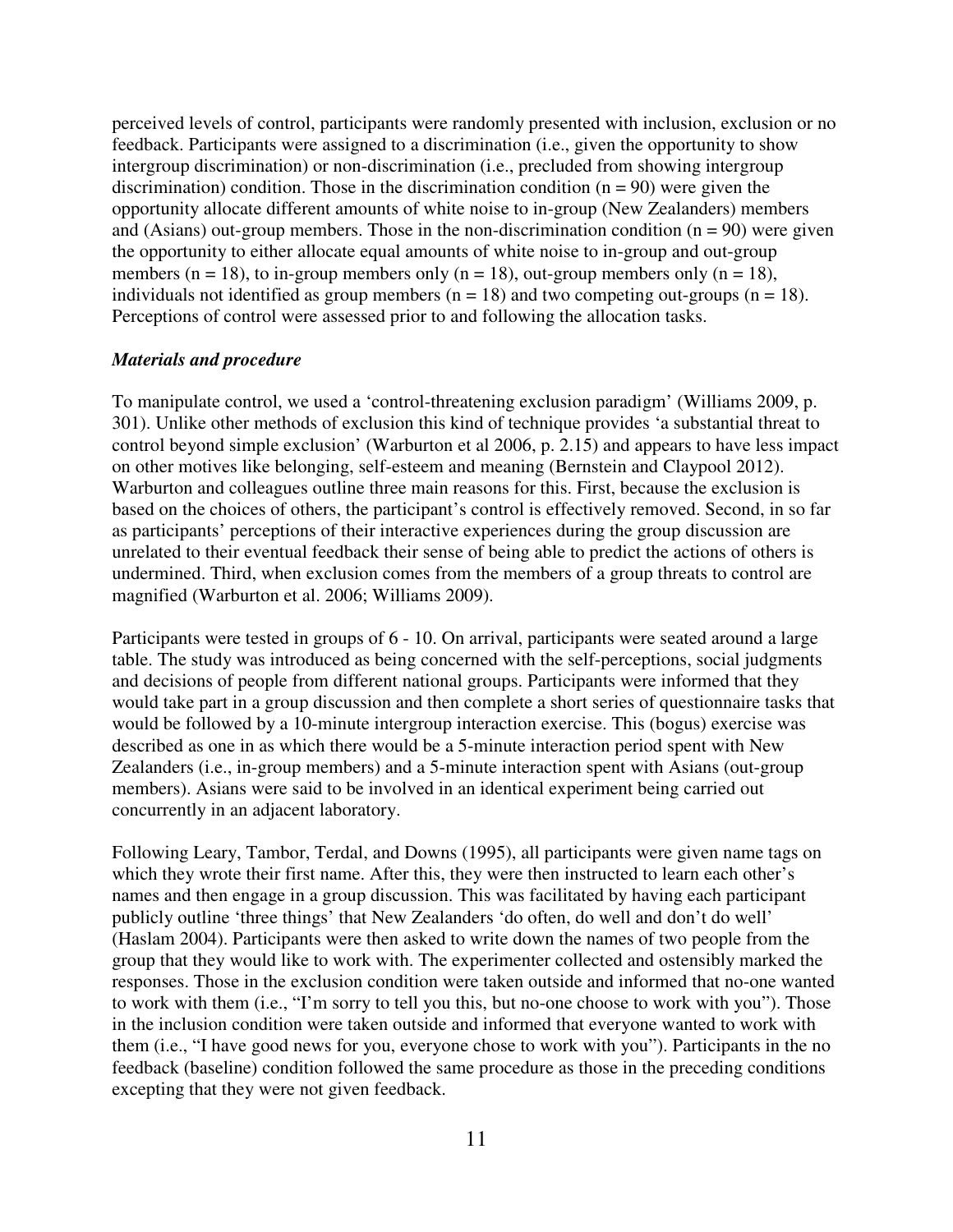On arrival back in to the laboratory participants were taken to a separate desk where they completed a measure of perceived control. Control was assessed using 4-items ('I feel that I am in control, I feel that I have an effect, I feel that I have influence, I feel that I can talk to other people*',* alpha*= .78*) taken from van Beest and Williams (2006) and Zadro, Williams and Richardson (2004). Responses to all questions were answered using a Likert scale (1-Not at all, 7-very much) and on the basis of how participants felt 'right now'. Greater scores reflected higher control.

All participants then completed 12, 13-choice distribution matrices. The numerical values normally used to denote 'points' in each set of matrices were substituted to represent times (in seconds) that were to be spent listening to white noise.<sup>2</sup> After the A, B and C type matrices outlined by Bourhis, Sachdev, and Gagnon (1994, p. 212), these allowed participants to show intergroup discrimination (i.e., allocate more white noise to the out-group than the in-group), intergroup fairness or parity (i.e., equal amounts of white noise to in-group and out-group members) or reverse discrimination (i.e., allocate more white noise to the in-group than the outgroup). Following other researchers (Hunter et al. 2005; Oldmeadow and Fiske 2010; Platow et al. 1997), we used the difference in the total amount of white noise allocated to in-group and outgroup members, rather than pull scores (which are designed to provide insight into the use of different allocation strategies), to assess levels of discrimination.

Participants in the non-discrimination condition completed one of five variants of the matrices used in the discrimination condition. In the first, values were modified so that only equal amounts of white noise could be allocated to in-group and out-group members. Each of the remaining variants used the same matrix values as the discrimination condition. In the second, white noise was allocated to two sets of in-group members (i.e., New Zealanders). In the third, white noise was allocated to two sets of out-group members (i.e., Asians). In the fourth, white noise was allocated to individuals not identified as group members (e.g., person A and person B). In the fifth, white noise was allocated to two sets of competing out-group members (i.e., Australians and South Africans). This set of matrices was included on the basis of research indicating that threats to control impact on pattern recognition (Whitson and Galinsky, 2008), and that control may be enhanced via the application of structure and clear boundaries (Cutright, Bettman, and Fitzsimons 2013). Thus, this task was incorporated to guard against the possibility that enhanced control was a function of differentiating between two competing groups or categorizing such groups into meaningful categories.

To ensure familiarity of the stimulus sound in question, a 10-second sample blast of white noise was administered to all participants. Immediately following the completion of their respective allocation tasks, participants again completed the measure of control (e.g., 'I feel that I am in control'). To examine the possibility that increases in control (i.e., following the display of intergroup discrimination) were a function of self-uncertainty (Hogg 2007), personal esteem, group-specific esteem or social identification (Tajfel and Turner 1979), scales assessing each of these constructs were presented. Self-uncertainty ('My beliefs about myself seem to change very frequently' alpha .75) was measured using 6-items taken from the self-concept clarity scale (Campbell et al. 1996). Responses were scored via Likert scale (1-strongly disagree to 8-strongly agree). Group specific esteem ('I feel good about the New Zealand group' alpha = .72) was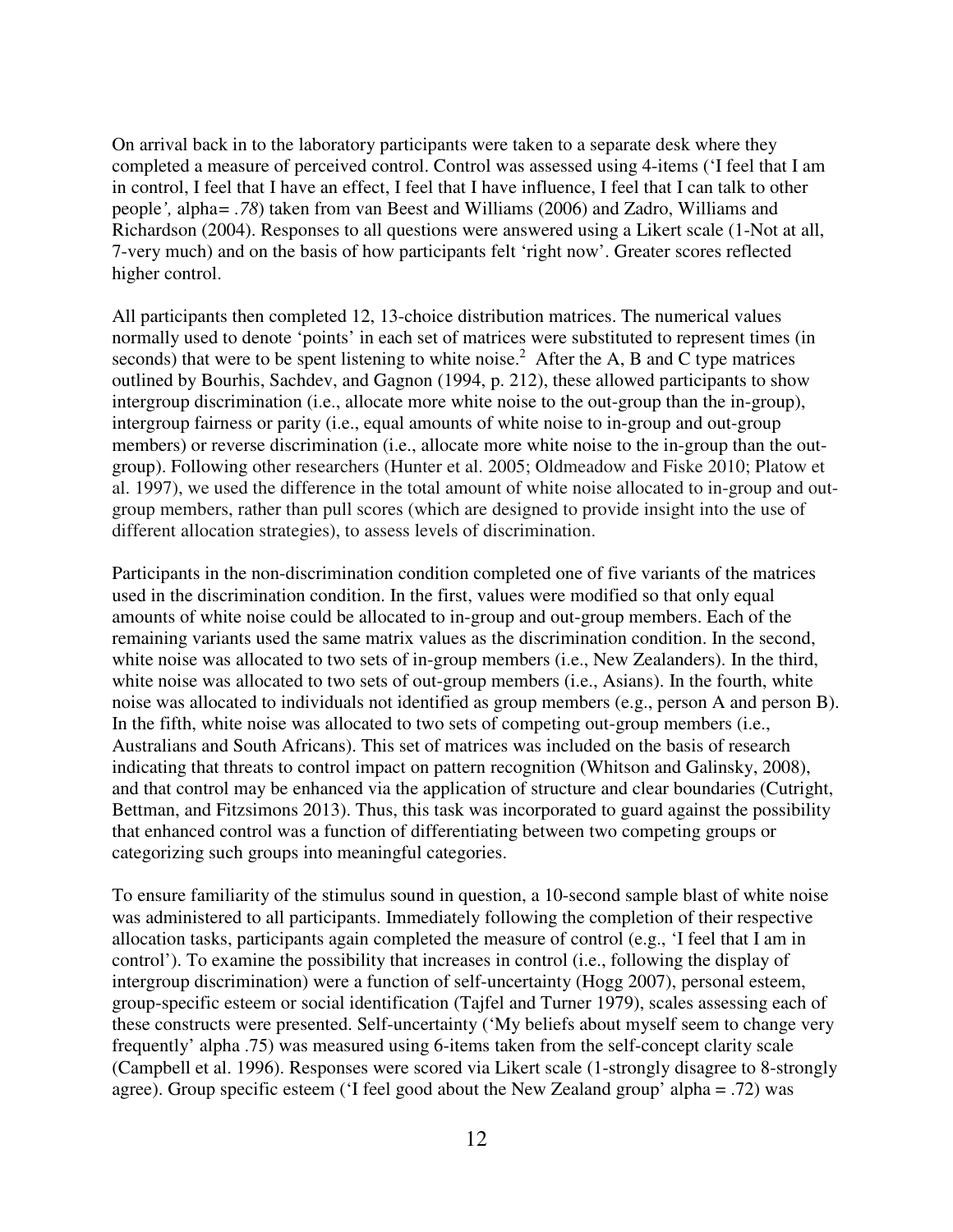measured using the group esteem sub-scale (Ellemers, Kortekaas, and Ouwerkerk 1999). Social identification ('I identify with the New Zealand group' alpha = .77) was assessed by combining the 4-item identity importance and 3-item social categorization sub-scales (Luhtanen and Crocker 1992; Ellemers et al. 1999). Personal self-esteem was measured using the 3-item state self-esteem sub-scale ('I good about myself' alpha = .77), taken from Zadro et al. (2004). Responses were recorded on Likert scales (7-agree strongly, 1-disagree strongly) and all were coded so that high scores reflected greater levels of the construct under consideration.<sup>3</sup>

#### *Results*

A priori analyses indicated no gender differences across any of the variables included (all *p*'s > .36), so these are not reported below. Additional analyses revealed no differences in the pre- and post-allocation task (hereafter referred to as time 1 and time 2) control scores of those who completed the five types of allocation matrices in the non-discrimination condition (all *p*'s > .11). For this reason, all responses were combined to form a single non-discrimination condition.

#### *Manipulation checks*

To examine whether participants differed across, self-uncertainty, group specific esteem, social identity and personal self-esteem as a function of feedback (inclusion, exclusion and baseline) and condition (discrimination vs. non-discrimination) we conducted a series of 2 x 3 between variable ANOVA's. Significant main effects were for feedback only (all other *p*'s > .18). One effect emerged for social identity,  $F(2, 174) = 3.32$ ,  $p < .05$ , Eta squared = .04. Between group ttests revealed that included ( $M = 38.33$ ,  $SD = 6.95$ ),  $t(118) = 3.51$ ,  $p < .001$ , participants reported higher identity than excluded (M = 35.83, *SD* = 6.53),  $t(118) = 2.02$ ,  $p < .05$ , and baseline participants ( $M = 35.92$ , SD = 4.19),  $t(118) = 2.31$ ,  $p < .02$ . No differences were found between excluded and baseline participants, t  $(118) = .08$ ,  $p = 93$ . A second effect was found for self-esteem F  $(2, 174) = 5.69$ ,  $p < .005$ , Eta squared = .06. Between groups t-tests revealed that included ( $M = 17.35$ ,  $SD = 2.56$ ), participants reported higher self-esteem than excluded ( $M =$ 15.26, *SD* = 4.03), *t* (118) = 3.37, *p* < .005, but not baseline participants (*M* = 16.41, *SD* = 2.86),  $t(118) = 1.69$ ,  $p < 0.10$ . No differences were found between excluded and baseline participants, *t*  $(118) = 1.68$ ,  $p = .10$ . In each of the preceding analyses, only effects with a *t* value greater than 2.24 were significant when using Dunn's correction  $(p < .05)$ .

#### Main Analysis

Four outliers were identified amongst white noise allocations. These participants gave extremely low levels of white noise to the in-group ( $M = 85.67$  secs) and extremely high levels of white noise to the out-group ( $M = 223.33$  secs). Following Tabachnik and Fidell (2007) these values were transformed so that each value outside the mean value  $\pm 3$  SD was equal the next closest value (i.e., a value within  $3 SD$ ) + 1. To assess how participants in the discrimination condition allocated white noise to in-group and out-group members, a 3 (feedback: inclusion, exclusion, baseline) x 2 (target group: ingroup vs. outgroup) mixed model measures analysis of variance (ANOVA) was conducted. The first factor was between subjects. The second factor was within subjects. Cell means are presented in Table 1. Two main effects emerged. The first was for feedback,  $F(2, 87) = 3.53$ ,  $p < .05$ , Eta squared = .08. Between groups t-tests, revealed a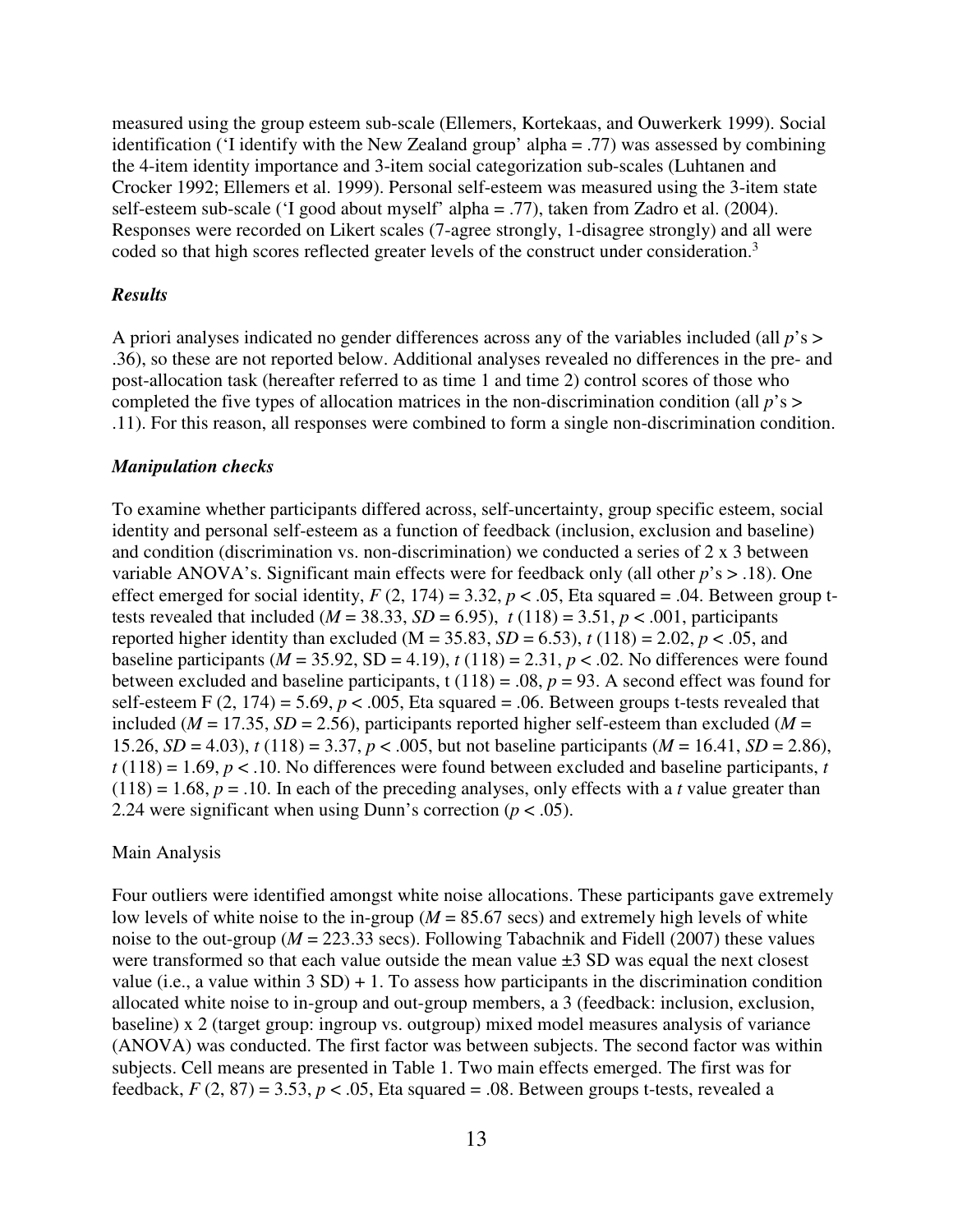tendency for excluded participants ( $M = 308.23$ ,  $SD = 33.79$ ) to allocate less white noise overall than did those in the included ( $M = 322.10$ ,  $SD = 25.16$ ),  $t(58) = 1.80$ ,  $p < .08$ , and baseline ( $M =$ 327.63,  $SD = 27.60$ ,  $t (58) = 2.43$ ,  $p < .02$ , conditions. The second was for target group,  $F (1, 1)$  $87$ ) = 12.06,  $p < .001$ , Eta squared = .13. Overall, more white noise was allocated to out-group members,  $(M = 162.67, SD = 13.46)$  than in-group members  $(M = 156.65, SD = 20.18)$ . This effect was qualified by a marginal interaction between feedback and target group  $F(2, 87) =$ 3.16, *p* = .05, Eta squared = .07.

Table 1. *Seconds of white noise allocated to in-group and out-group members by inclusion, exclusion and baseline condition.* 

| Condition | In-group       | Out-group         |
|-----------|----------------|-------------------|
| Inclusion | 155.87 (20.56) | $166.23(11.28)$ * |
| Exclusion | 150.40(19.15)  | $157.83(16.27)^*$ |
| Baseline  | 163.70(19.16)  | 163.93(11.17)     |

 $*$  p <. 05 more white noise to the out-group than the in-group by Dunn's test

Planned comparisons revealed that participants who received inclusion,  $t(29) = 2.63$ ,  $p < .02$ , Eta squared = .19, and exclusion feedback,  $t(29) = 3.69$ ,  $p < .002$ , Eta squared = .32, both allocated more white noise to out-group than in-group members (Dunn's critical alpha = 2.57). No differences were found in the baseline condition t  $(29) = .09$ , p = 93).

To establish the impact of feedback on control scores (at time 1), a one-way ANOVA was conducted. An effect was found,  $F(2, 177) = 10.89$ ,  $p < .001$ , Eta squared = .11. Planned comparisons revealed that included participants (*M* = 17.76, *SD* = 4.12), reported higher levels of control than did baseline participants ( $M = 16.08$ ,  $SD = 3.46$ ),  $t(118) = 2.37$ ,  $p < .02$ . Excluded participants reported lower levels of control than did baseline participants,  $(M = 14.41, SD =$ 4.17),  $t(118) = 2.43$ ,  $p < .02$  (Dunn's critical alpha = 2.24). These findings indicate that inclusion increases control whilst exclusion decreases control.

To examine the control scores over the course of the study a 3 (feedback: inclusion, exclusion, baseline) x 2 (condition: discrimination vs. non-discrimination) x 2 (time of control measurement; time 1 vs. time 2) mixed model ANOVA was conducted. The first and second variables were between subjects. The third variable was within subjects. Cell means are presented in Table 2. An interaction between discrimination and time of control measurement was found,  $F(1, 174) = 9.03$ ,  $p < .004$ , Eta squared = .05. Post hoc comparisons contrasted the time 1 and time 2 control scores of participants in each condition. Participants in the discrimination condition experienced increased control following the display of discrimination (*M* = 15.91, *SD* = 4.19 vs. *M* = 16.98, *SD* = 3.74), *t* (89) = 3.56, *p* < .002, Eta squared = .12 (Dunn's critical alpha = 2.89). No differences were found in the non-discrimination condition (*M*  $= 16.26$ , *SD* = 4.12 vs. *M* = 15.22, *SD* = 3.98), *t* (119) = 1.40, *p* = .17. An interaction was found between feedback, discrimination, and time of control measurement,  $F(2, 174) = 3.39$ ,  $p < .05$ , Eta squared = .04. Planned comparisons revealed that participants in the discrimination condition who received inclusion, t (29) = 2.70,  $p < .02$ , Eta squared = .20, and exclusion feedback,  $t(29) = 2.65$ ,  $p < .02$ , Eta squared = .20, reported increased levels of control at time 2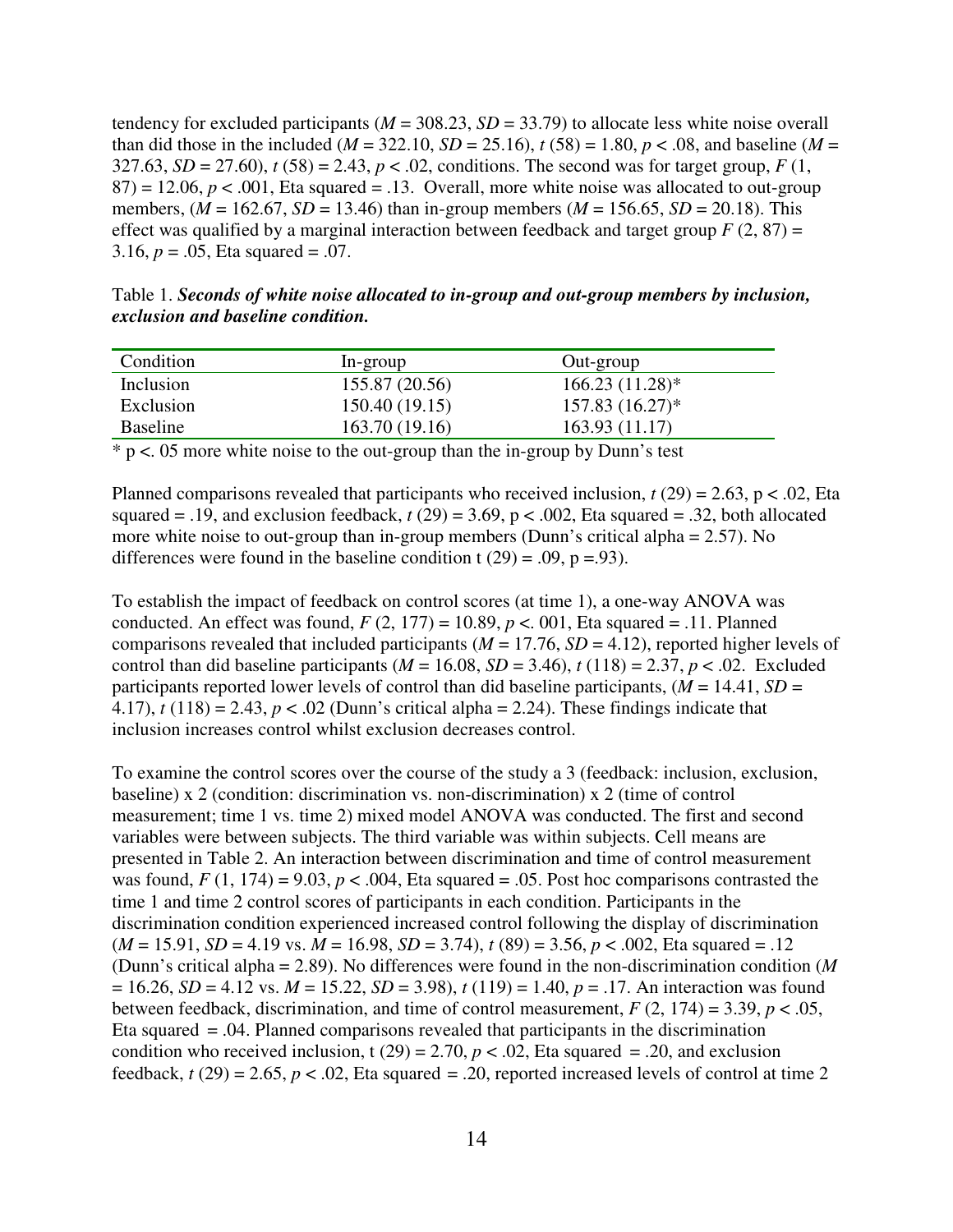(Dunn's critical alpha = 2.57). No differences were found in the baseline condition, *t* (29) = .41,  $p = .17$ .

Table 2. *Perceptions of control at time 1 and time 2 as a function of opportunity to show intergroup discrimination and feedback.* 

| Condition          | Feedback        | Time 1 control | Time 2 control |
|--------------------|-----------------|----------------|----------------|
| Discrimination     | Inclusion       | 17.13(4.78)    | $18.56(4.03)*$ |
| Non-discrimination | Inclusion       | 18.40(3.43)    | 15.90(4.29)    |
| Discrimination     | Exclusion       | 14.70 (4.09)   | $16.26(3.77)*$ |
| Non-discrimination | Exclusion       | 14.13(4.31)    | 14.30(4.62)    |
| Discrimination     | <b>Baseline</b> | 15.90(3.47)    | 16.10(2.83)    |
| Non-discrimination | <b>Baseline</b> | 16.26(3.49)    | 16.33(3.49)    |

Note high scores equal greater levels of control.

Time 1 (Pre-allocation) Time 2 (Post-allocation)

\* p <. 05, by Dunn's test, increased control from time 1 to time 2.

To assess the relationship between the allocation of white noise and control amongst those in the discrimination condition, we began by creating an index of intergroup discrimination. This was achieved by subtracting the amount of white noise allocated to the in-group from that allocated to the out-group. The index was then correlated with control at time 1 and 2. A significant positive correlation was found between intergroup discrimination and time 2 control,  $r = .27$ ,  $p <$ .05, only (time 1 control,  $r = .11$ ,  $p = .32$ ). This suggests that, in overall terms, intergroup discrimination is associated with increasing levels of control. Given, however, that only those who received inclusion and exclusion feedback showed significant intergroup discrimination, we conducted additional correlations amongst these specific participants. Correlations between each of the relevant variables are presented in Table 3.

As may be seen from Table 3, several of the variables are interrelated. Of particular relevance is the positive association found between intergroup discrimination and control at time 2,  $r = .28$ ,  $p = .28$ < .05. This association was further assessed via partial correlation. This relationship remained significant,  $pr = .33$ ,  $p < .02$ , when controlling for self-uncertainty, group specific esteem, group identification and personal esteem. Additional analyses comparing the association of each of the other variables to the index of discrimination whilst controlling for all other variables failed to reveal any significant effects (all *p*'s > .12).

**Table 3. Correlations between New Zealanders, intergroup discrimination, time 1 control and time 2 control scores, self-uncertainty, group specific esteem, social identification and personal self-esteem.** 

|    | ـ ت | - '     |        | J.      | O.      |         |
|----|-----|---------|--------|---------|---------|---------|
| ı. | .07 | $.28*$  | $-.04$ | .13     | 12      | .07     |
| ۷. |     | $.75**$ | .07    | $.33*$  | 17      | $.31*$  |
| J. |     |         | $-.06$ | $.46**$ | $.37**$ | $.47**$ |
| 4. |     |         |        | .12     | .08     | $-14$   |
|    |     |         |        |         | $.75**$ | $.45**$ |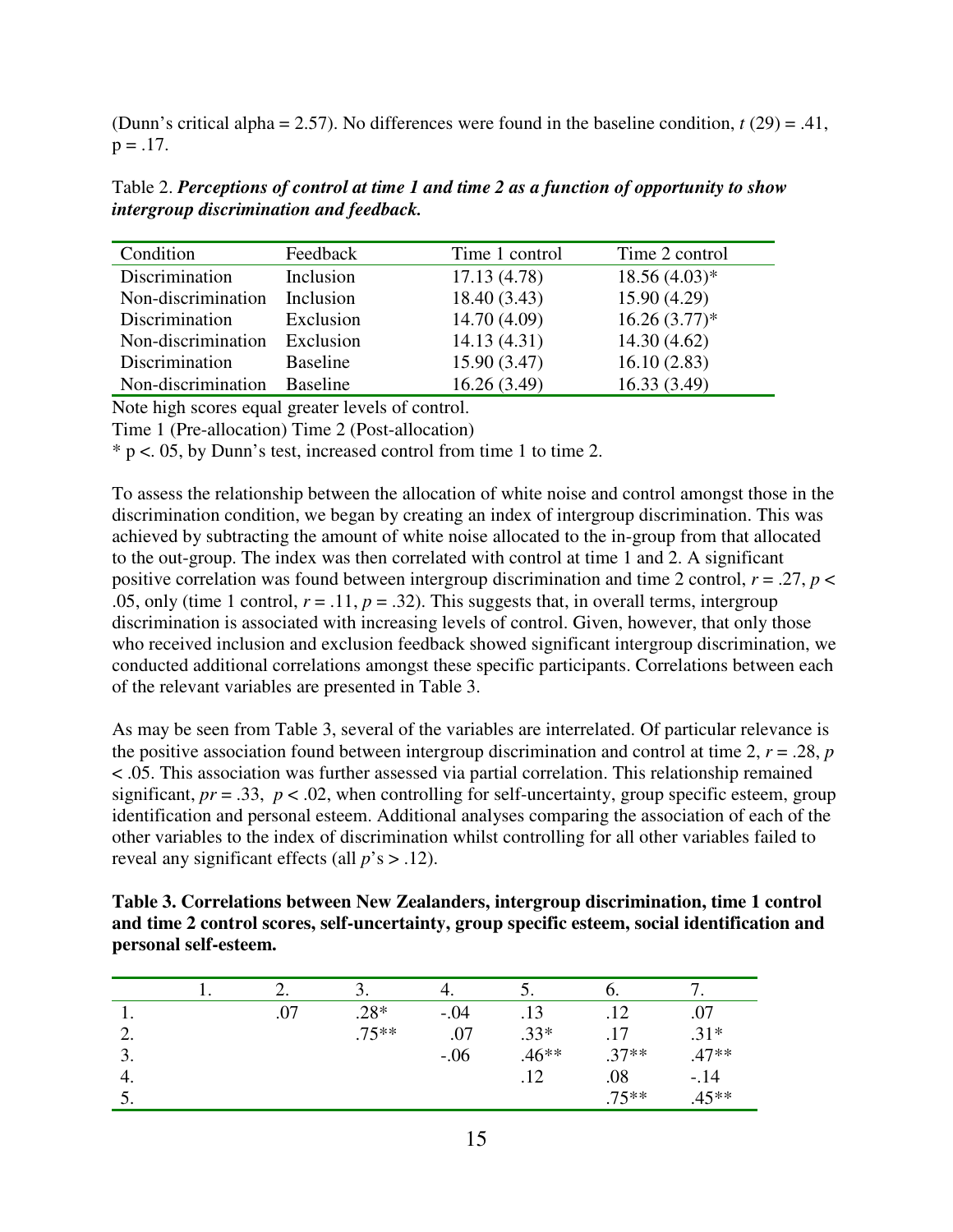\* p <. 05, \*\* p < .01

1. Intergroup discrimination. 2. Time 1 control. 3. Time 2 control. 4. Self-uncertainty. 5. Groupspecific esteem. 6. Social identification. 7. Personal self-esteem.

### **GENERAL DISCUSSSION**

In this study two hypotheses were tested. The first was that the display of intergroup discrimination would lead to an increased sense of perceived control. The second stated that lower levels of perceived control lead to increased intergroup discrimination. Clear support was found for the first hypotheses. New Zealanders who allocated more white noise to out-group members than in-group members reported increased perceptions of control. Partial correlation, revealed that these findings were not a function of self-uncertainty, group-specific esteem or social identity.

Only some support was found for the second hypothesis. In comparison to baseline participants, those with both lower and higher levels of perceived control (and who thus received inclusion and exclusion feedback) showed increased discrimination. Although, the pattern of discrimination found amongst those with higher perceptions of control was contrary to expectations, in overall terms, our findings nevertheless reveal that perceived control functions as both a predictor and outcome in relation to intergroup discrimination.

To a certain extent, our data are in keeping with those reported by other researchers who have examined the link between control and intergroup behaviour (Agroskin and Jonas, 2013; Fritsche et al. 2013; Rankin and Hunter, 2017). Each of these researchers reported evidence indicating that threats to perceived control led to heightened discrimination. However, although we replicated the basic pattern of results outlined by these authors, our findings additionally revealed that increased discrimination is likely amongst those whose sense of control has been heightened following inclusion feedback.

In this respect our results are in keeping with a growing body of evidence showing that those who gain access to power, privilege, and status do not necessarily respond with tolerance and equanimity (Aberson et al. 2000; Branscombe, Schmitt, and Schiffaur, 2007; Hirsch, Galinsky and Zong, 2011). Such findings provide a cautionary note to those who would argue that enhancing control might reduce prejudice. They also provide direct evidence for the concerns of Greenaway et al. These authors, in discussing a non-significant tendency found in their third study, cautioned that increasing the control of the already secure "can have unforeseen negative consequences" (Greenaway et al. 2014 p. 13).

Further research is of course required in order that we better understand the circumstances in which perceptions of high and low control promotes intergroup discrimination. In concluding we would, nevertheless, note that the results of the present investigation are the first to demonstrate that (a) intergroup discrimination functions to elevate perceived control and that (b) participants with both high and low levels of perceived control show increased discrimination. The extent of this relationship is relatively modest (*pr* = .33). As such, we would therefore not wish to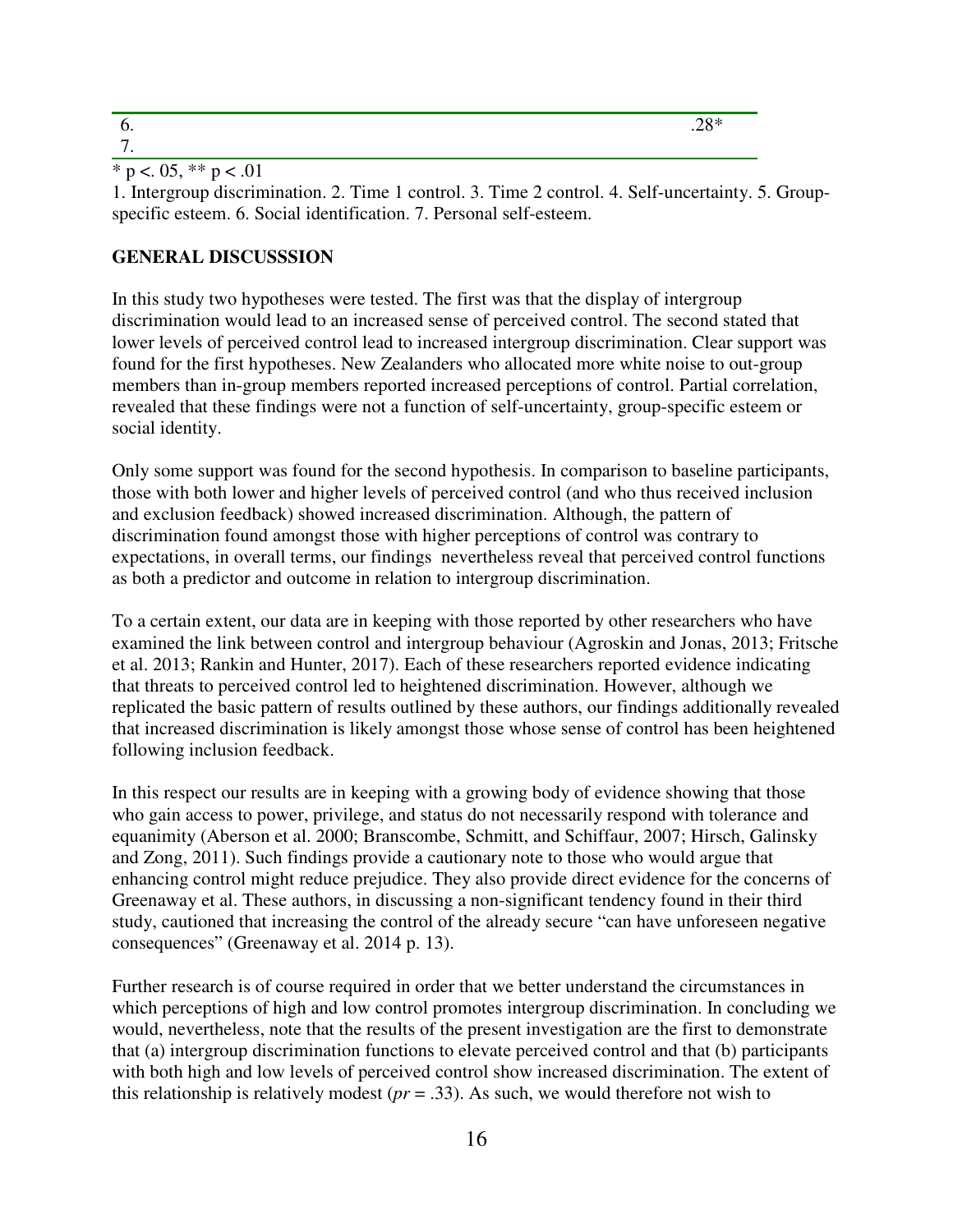undermine the relevance of other motives, socio-structural factors, and wider contextual variables involved in intergroup hostility (Hunter et al. 2017; Platow and Hunter, 2001; Staub, 1989; Tajfel and Turner, 1979). That said, our findings do, nevertheless, indicate that motives other than self-esteem do contribute to our understanding of intergroup discrimination.

### **REFERENCES**

Aberson, C. L., Healy, M., and Romero, V. (2000). In-group bias and self-esteem: A meta-analysis. *Personality and Social Psychology Review, 4,* 157-173.

Agroskin, D., and Jonas, E. (2013). Controlling death by defending ingroups Mediational insights into terror management and control restoration. *Journal of Experimental Social Psychology, 49, 1144-1158.* 

Baumeister , R. F., and DeWall, N. (2005). In K. D. Williams, J. P. Forgas and Wvon Hippel (Eds.), *The Social outcast: Ostracism social exclusion rejection, and bullying*. New York. Psychology Press.

Bernstein, M. J. and Claypool, H. M. (2012). Not all social exclusions are created equal: Emotional distress following exclusion is moderated by exclusion paradigm. *Social Influence, 7, 113-130.* 

Bourhis, R. Y., Sachdev, I., and Gagnon, A. (1994). Intergroup research with the Tajfelmatrices: Methodological notes. In M. P. Zanna and J. M. Olsen (Eds.), *The psychology of prejudice: The Ontario Symposium* (Vol. 7, pp. 209-232). Hillsdale NJ: Erlbaum.

Branscombe, N. R., Schmitt, M. T., Schiffer, K. (2007). Racial attitudes in response to thoughts of white privilege. *European Journal of Social Psychology, 37, 203-215.*

Campbell, J. D., Trapnell, P. D., Heine, S. J., Katz, I. M., Lavallee, L. F., and Lehman, D. R. (1996). Self-concept clarity: Measurement, personality correlates, and cultural boundaries. *Journal of Personality and Social Psychology*, 141-156.

Cutright, K. M., Bettman, J. R., and Fitzsimons, G. J. (2013). Putting brands in their place: How a lack of control keeps brands contained. *Journal of Marketing Research*, 50, 365–377.

Ellemers, N., Kortekaas, P., and Ouwerkerk, J. W. (1999). Self-categorization, commitment to the group and group self-esteem as related but distinct aspects of social identity. *European Journal of Social Psychology*, *29*, 371-389.

Fiske, S. T. (2010). Social beings: Core social motives in social psychology. New Jersey: Wiley.

Fritsche, I., Jonas, E., Ablasser, C., Beyer, M., Kuban, J., Manger, A-M., Schultz M., (2013). The power of we: Evidence of group based control. *Journal of Experimental*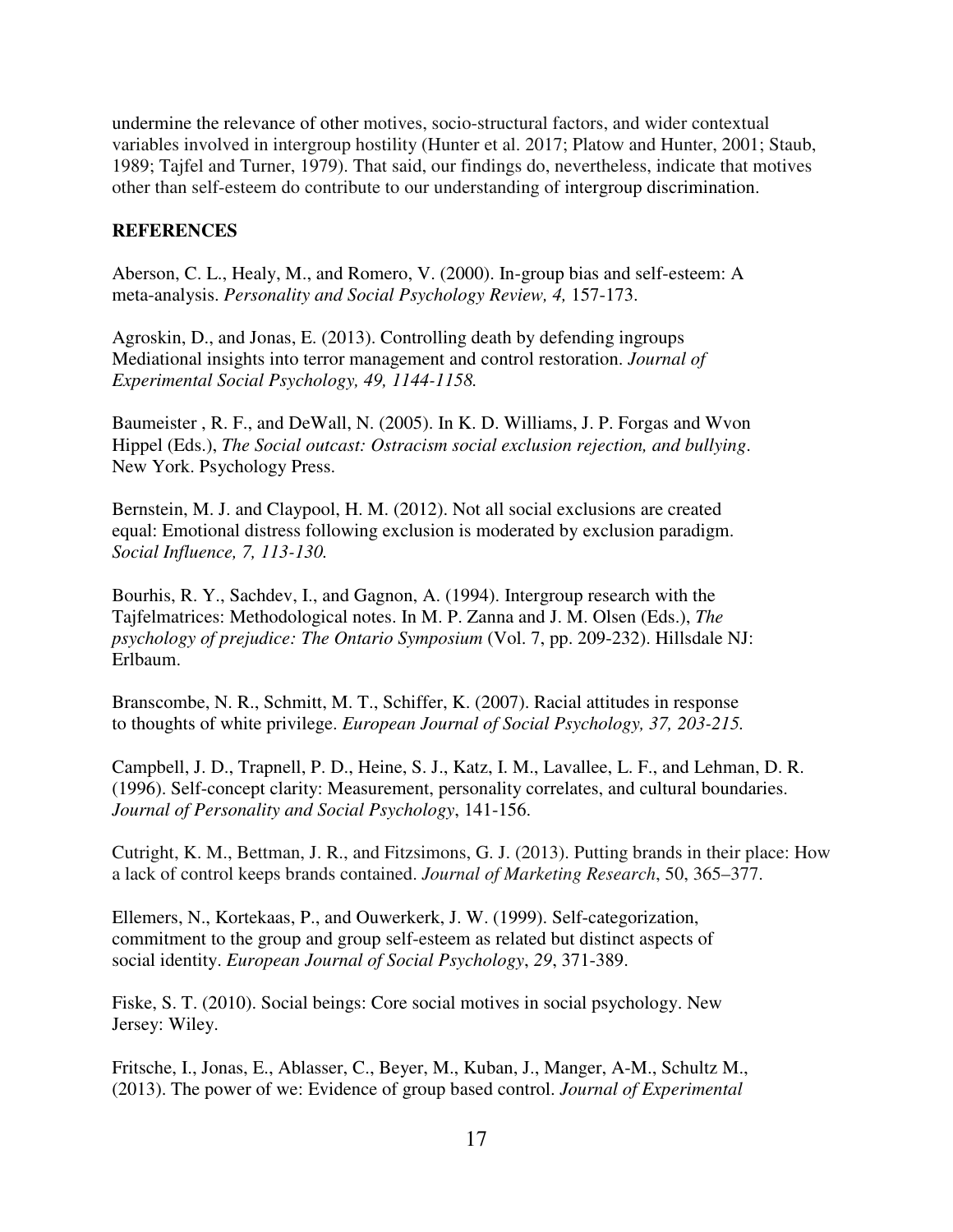*Social Psychology*, 49, 19, 32.

Greenaway, K. H., Louis, W. R., Hornsey, M. J., and Jones, J. M. (2014). Perceived control qualifies the effects of threat on prejudice. *British Journal of Social Psychology, 53, 422- 442.* 

Greenaway, K. H., Haslam, S. A., Cruwys, T., Branscombe, N. R., Yssldyk, R., and Heldreth, C. (2015). From "we" to "me": Group identification enhances perceived control with consequences for health and wellbeing. *Journal of Personality and Social Psychology, 109, 53-74.* 

Haslam, S. A. (2004). *Psychology in Organizations: A social identity approach*. London: Sage.

Hirsch, J. B., Galinsky, A., and Zhong, C. (2011). Drunk, powerful, and in the dark: How general processes of disinhibition produce both prosocial and antisocial behaviour. *Psychological Science, 6*, 415-427.

Hogg, M. A. (2007). Uncertainty-identity theory. In M. P. Zanna (Ed.), *Advances in experimental social psychology* (Vol. 39, pp. 69-126). San Diego: Academic Press.

Hogg, M. A., and Abrams, D. (1990). Social motivation, self-esteem and social identity. In D. Abrams and M. A. Hogg (Eds.), *Social identity theory: Constructive and critical advances.* New York: Harvester/Wheatsheaf.

Hunter, J. A., Banks, M., O'Brien, K., Kafka, S., Hayhurst,J., Jephson, D., Jorgensen, B., and Stringer, M. (2011). Intergroup discrimination involving negative outcomes and self-esteem. *Journal of Applied Social Psychology, 5*, 1135-1174.

Hunter, J. A., Cox, S. L., O'Brien, K. S., Stringer, M. Boyes, M., Banks, M., Hayhurst, J.G., and Crawford, M. (2005). Threats to group value, domain specific self-esteem and intergroup discrimination amongst minimal and national groups. *British Journal of Social Psychology*, *44*, 329-353.

Hunter, J. A., Platow, M. J., Moradi, S., Banks, M., Hayhurst, J., Kafka, S., Iversen, G., Scobie, O., Scarf, D., Stringer, M., O'Brien, K. S., and Ruffman, T. (2017). Subjective belonging and in-group favoritism. Journal of Experimental Social Psychology, 73, 136-146.

Hunter, J. A., Reid, J. M., Stokell, N. M., and Platow, M. J. 2000. Social attribution, self-esteem and social identity. Current Research in Social Psychology 5: 97-125.

Hunter, J. A., Stringer, M., and Watson, R. P. (1991). Intergroup violence and intergroup attributions. *British Journal of Social Psychology*, *30*, 261-266.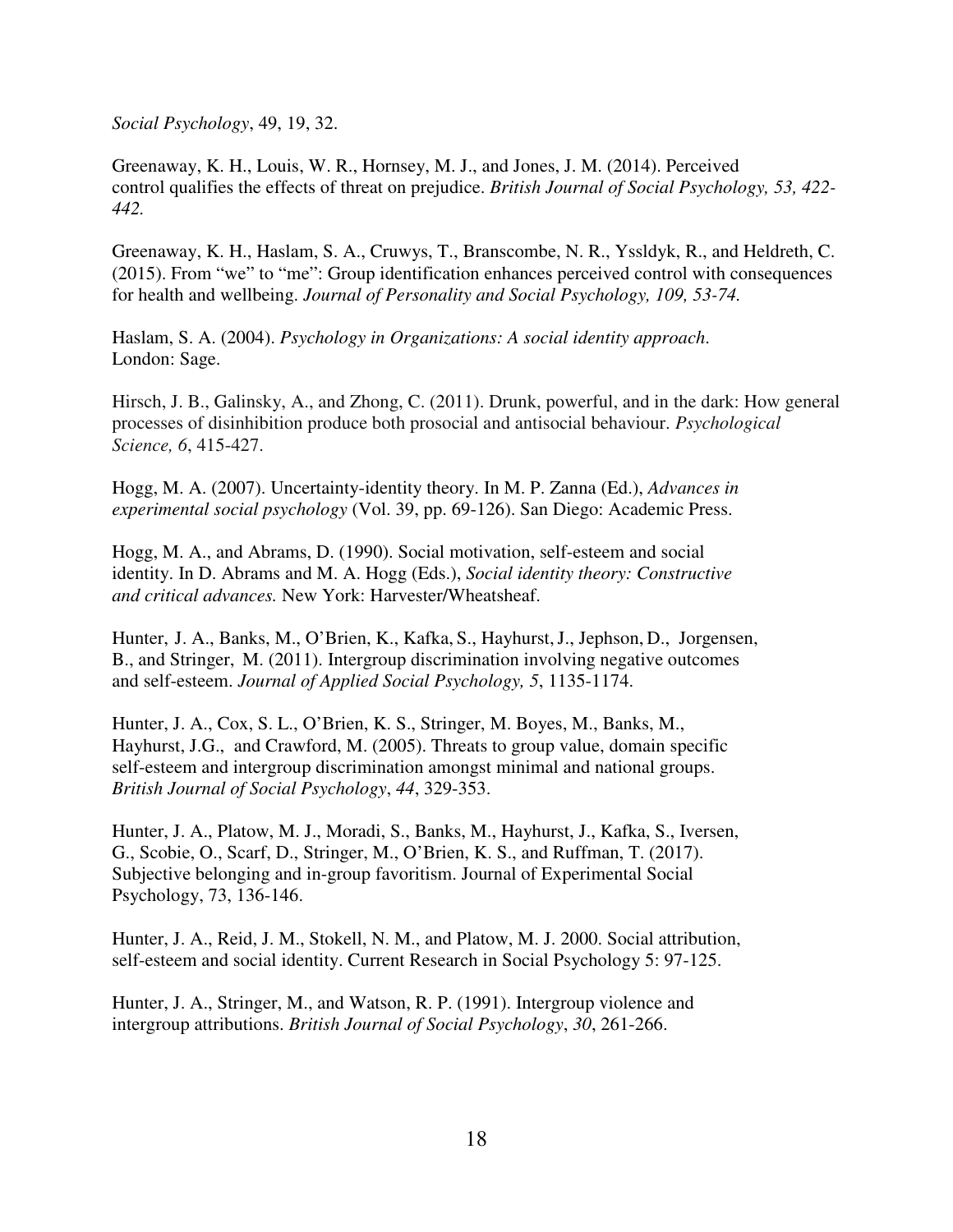Leary, M. R., Tambor, E. S., Terdal, S. K., and Downs, D. L. (1995). Self-esteem as an interpersonal monitor: The sociometer hypothesis. *Journal of Personality and Social Psychology, 68,* 518-530.

Luhtanen, R., and Crocker, J. (1992). A collective self-esteem scale: Self-evaluation of one's social identity. *Personality and Social Psychology Bulletin, 18,* 302-318.

Oldmeadow, J. T. and Fiske, S. T. (2010). Social status and the pursuit of positive social identity: Systematic domains of intergroup differentiation and discrimination for high- and low-status groups. *Group Processes and Intergroup Relations, 13,* 425-444.

Platow, M. J., Harley, K., Hunter, J. A., Hanning, P., Shave, R., and O'Connell, A. (1997). Interpreting ingroup-favouring allocations in the minimal group paradigm. *British Journal of Social Psychology, 36*, 107-118.

Platow, M. J., and Hunter J. A. (2001). Realistic intergroup conflict: Prejudice, power and protest. In M. Augoustinos and K. Reynolds (Eds.), *Understanding the psychology of prejudice and racism* (pp. 195-212). London: Sage.

Platow, M. J., Hunter, J., Haslam, S.A., Reicher, S. (2015). Reflections on Muzafer Sherif's Legacy in Social Identity and Self-Categorization Theories (p.275-305). In A. Dost-Gözkan and D. Sönmez Keith (Eds.), Between and beyond: Life and works of Muzafer Sherif. London: Transaction Publications.

Rankin, V., Hunter J. A. (2017). You are either with us or against us: Threat and in group favoritism. Current Research in Social Psychology, 25, 10-19.

Rubin, M., and Hewstone, M. (1998). Social identity theory's self-esteem hypothesis: A review and some suggestions for clarification. *Personality and Social Psychology Review, 2,* 40-62.

Staub, E. (1989). *The roots of evil: The origins of genocide and other group violence.*  Cambridge: Cambridge University Press.

Tabachnick, B. G., and Fidell, L. S. (2007). *Using Multivariate Statistics*. Boston: Pearson Education.

Tajfel, H., and Turner, J. C. (1979). An integrative theory of intergroup conflict. In S.Worchel, and W. G. Austin (Eds.), *The social psychology of intergroup relations*. (pp.33-47). Monterey, Brooks/Cole.

Turner, J. C. (1999). Some current issues in research on social identity and selfcategorization theories. In N. Ellemers, R. Spears, and B. Doosje (Eds.), Social identity: Context, commitment, content (pp. 6–34). Oxford, UK: Blackwell.